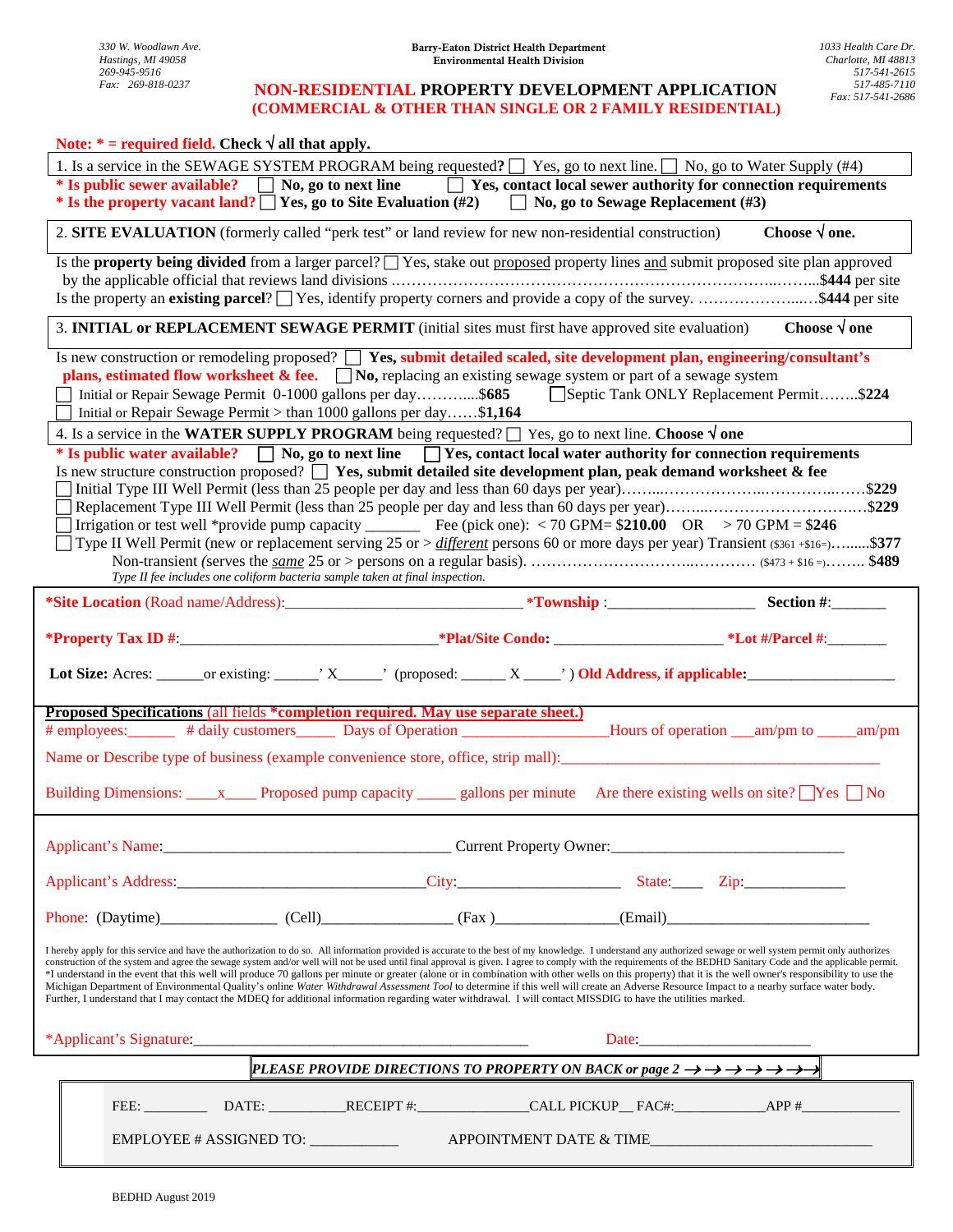| <b>DIRECTIONS</b><br>What side of the road is your home/property on? [ ] north [ ] south [ ] east [ ] west |                                                                                                                                                                                                                                                                                                                                                                                                                                                                                                                                                                                                                                                                                                                                                                                                                                                                                             |  |  |  |  |  |
|------------------------------------------------------------------------------------------------------------|---------------------------------------------------------------------------------------------------------------------------------------------------------------------------------------------------------------------------------------------------------------------------------------------------------------------------------------------------------------------------------------------------------------------------------------------------------------------------------------------------------------------------------------------------------------------------------------------------------------------------------------------------------------------------------------------------------------------------------------------------------------------------------------------------------------------------------------------------------------------------------------------|--|--|--|--|--|
|                                                                                                            | What are the two closest cross roads? $\frac{8}{2}$                                                                                                                                                                                                                                                                                                                                                                                                                                                                                                                                                                                                                                                                                                                                                                                                                                         |  |  |  |  |  |
|                                                                                                            |                                                                                                                                                                                                                                                                                                                                                                                                                                                                                                                                                                                                                                                                                                                                                                                                                                                                                             |  |  |  |  |  |
|                                                                                                            | PLEASE PROVIDE A MAP BELOW                                                                                                                                                                                                                                                                                                                                                                                                                                                                                                                                                                                                                                                                                                                                                                                                                                                                  |  |  |  |  |  |
|                                                                                                            |                                                                                                                                                                                                                                                                                                                                                                                                                                                                                                                                                                                                                                                                                                                                                                                                                                                                                             |  |  |  |  |  |
| FOR OFFICE USE ONLY                                                                                        | (FOR OFFICE USE) SEPTIC REPLACEMENT DATA:<br>Reason for Repair Permit: CHECK ONE ONLY<br>1. System failure: SYSTEM SURFACING OR<br>BACKING UP Most probable cause of failure<br>(Check 1 ONLY)<br>$\Box$ Age (11)<br>$\Box$ Lack of maintenance (12)<br>□ Use exceeding system design $(13)$<br>$\Box$ Leaking fixtures (14)<br>$\Box$ Use exceeding site conditions (15)<br>Installation techniques (soil compaction, soil<br>$\Box$<br>moisture) $(16)$<br>Improper fixtures connected (circle: sump pump,<br>$\Box$<br>eaves, water softener) (17)<br>$\Box$ No system (18)<br>$\Box$ Direct surface discharge (2)<br>3. [ ] Nearing the end of its life expectancy<br>4. [ ] Building/Site Improvements<br>$5. \int$ Other:<br><b>EXISTING SYSTEM INFORMATION:</b><br>System type: [ ] none [ ] trenches [ ]bed [ ]drywell<br>[ ]block trench [ ] unknown [ ]other<br>gallons (drywell) |  |  |  |  |  |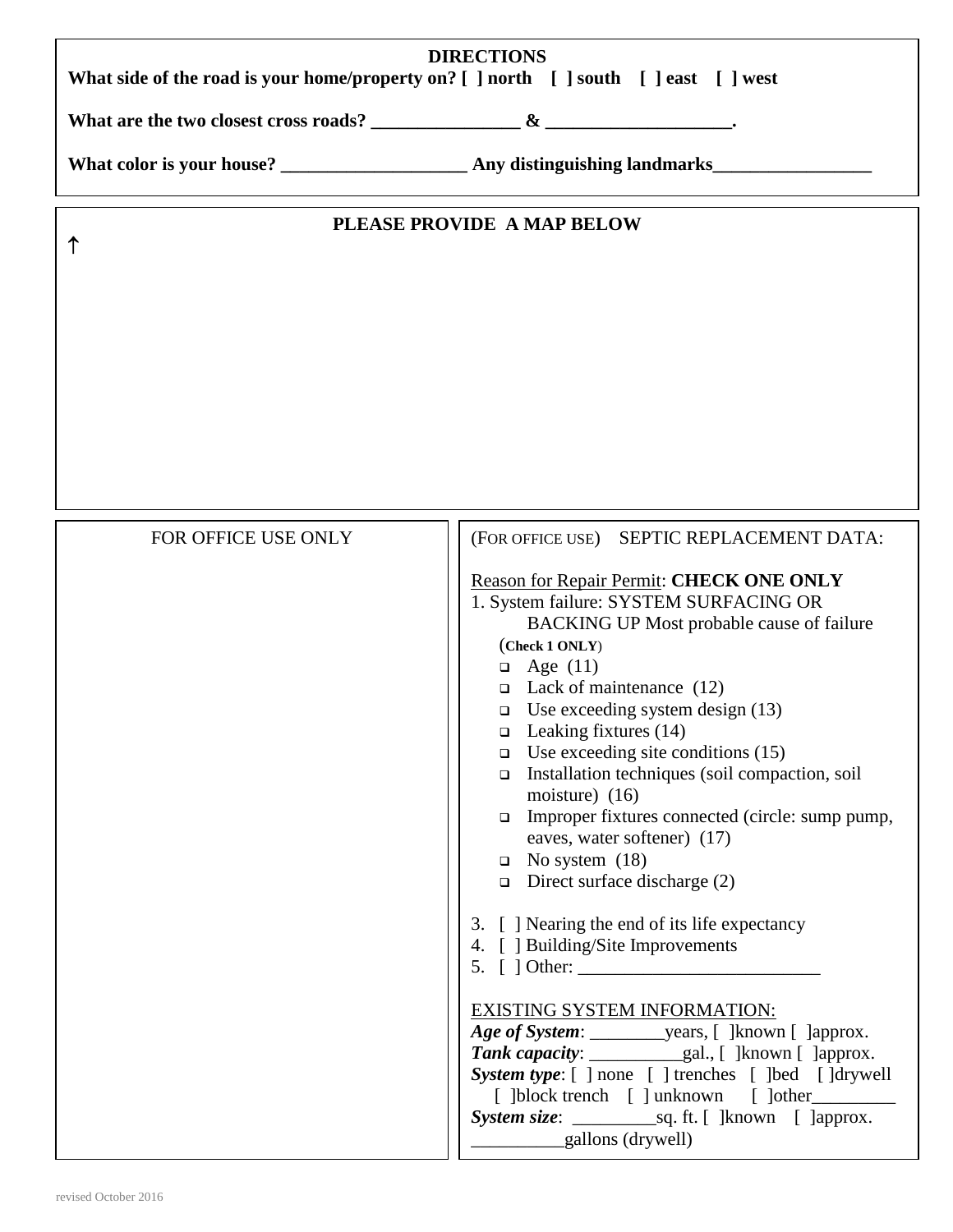| $\bullet$<br>$\uparrow$ | ٠         |           |           |           |           |           |           |           |           |                                 |           |           |           |  |
|-------------------------|-----------|-----------|-----------|-----------|-----------|-----------|-----------|-----------|-----------|---------------------------------|-----------|-----------|-----------|--|
| $\bullet$               | $\bullet$ | $\bullet$ | $\bullet$ | $\bullet$ | $\bullet$ | $\bullet$ | $\bullet$ | $\bullet$ | $\bullet$ | $\bullet$                       | $\bullet$ | $\bullet$ | $\bullet$ |  |
| $\bullet$               | $\bullet$ | $\bullet$ | $\bullet$ | $\bullet$ | $\bullet$ | $\bullet$ | $\bullet$ | $\bullet$ | $\bullet$ | $\bullet$                       | $\bullet$ | $\bullet$ | $\bullet$ |  |
| $\bullet$               | $\bullet$ | $\bullet$ | $\bullet$ | $\bullet$ | $\bullet$ | $\bullet$ | $\bullet$ | $\bullet$ | $\bullet$ | $\bullet$                       | $\bullet$ | $\bullet$ | $\bullet$ |  |
| $\bullet$               | $\bullet$ | $\bullet$ | $\bullet$ | $\bullet$ | $\bullet$ | $\bullet$ | $\bullet$ | $\bullet$ | $\bullet$ | $\bullet$                       | $\bullet$ | $\bullet$ | $\bullet$ |  |
| $\bullet$               | $\bullet$ | $\bullet$ | $\bullet$ | $\bullet$ | $\bullet$ | $\bullet$ | $\bullet$ | $\bullet$ | $\bullet$ | $\bullet$                       | $\bullet$ | $\bullet$ | $\bullet$ |  |
| $\bullet$               | $\bullet$ | $\bullet$ | $\bullet$ | $\bullet$ | $\bullet$ | $\bullet$ | $\bullet$ | $\bullet$ | $\bullet$ | $\bullet$                       | $\bullet$ | $\bullet$ | $\bullet$ |  |
| $\bullet$               | $\bullet$ | $\bullet$ | $\bullet$ | $\bullet$ | $\bullet$ | $\bullet$ | $\bullet$ | $\bullet$ | $\bullet$ | $\bullet$                       | $\bullet$ | $\bullet$ | $\bullet$ |  |
| $\bullet$               | $\bullet$ | $\bullet$ | $\bullet$ | $\bullet$ | $\bullet$ | $\bullet$ | $\bullet$ | $\bullet$ | $\bullet$ | $\bullet$                       | $\bullet$ | $\bullet$ | $\bullet$ |  |
| $\bullet$               | $\bullet$ | $\bullet$ | $\bullet$ | $\bullet$ | $\bullet$ | $\bullet$ | $\bullet$ | $\bullet$ | $\bullet$ | $\bullet$                       | $\bullet$ | $\bullet$ | $\bullet$ |  |
| $\bullet$               | $\bullet$ | $\bullet$ | $\bullet$ | $\bullet$ | $\bullet$ | $\bullet$ | $\bullet$ | $\bullet$ | $\bullet$ | $\bullet$                       | $\bullet$ | $\bullet$ | $\bullet$ |  |
| $\bullet$               | $\bullet$ | $\bullet$ | $\bullet$ | ٠         | $\bullet$ | $\bullet$ | $\bullet$ | $\bullet$ | $\bullet$ | $\bullet$                       | $\bullet$ | $\bullet$ | $\bullet$ |  |
|                         |           |           |           |           |           |           |           |           |           | Scale: $\overline{\phantom{a}}$ |           | $\equiv$  |           |  |

| $\mathbf{r}$<br>Prf<br>.<br>$\sim$ $\sim$ $\sim$ $\sim$<br>__<br>. | 12 L C<br><br>-- |
|--------------------------------------------------------------------|------------------|
|                                                                    |                  |

| PROJECT (Bold items are required): |  |  |  |
|------------------------------------|--|--|--|
|                                    |  |  |  |

| <b>Address/Road:</b>           | <b>Location (Township/Section):</b>         |
|--------------------------------|---------------------------------------------|
| <b>Property Tax ID Number:</b> | <b>Parcel/Lot Number, where applicable:</b> |
| <b>Owner's Name:</b>           | Daytime Telephone Number:                   |

# √ APPROVALS CHECKLIST: Use of this section may assist you in tracking approvals by several agencies.

| Yes | No. | Department                               | Date | Yes | N <sub>o</sub> | Department                                                   | Date |
|-----|-----|------------------------------------------|------|-----|----------------|--------------------------------------------------------------|------|
|     |     | 1. Health Department                     |      |     |                | 4. Local/Zoning                                              |      |
|     |     |                                          |      |     |                |                                                              |      |
|     |     | 2. Road<br>Commission/MDOT               |      |     |                | 5. Other: (such as MDEQ<br>for wetlands, floodplain,<br>etc) |      |
|     |     | 3. Drain Commissioner<br>(if applicable) |      |     |                | 6. Building Department                                       |      |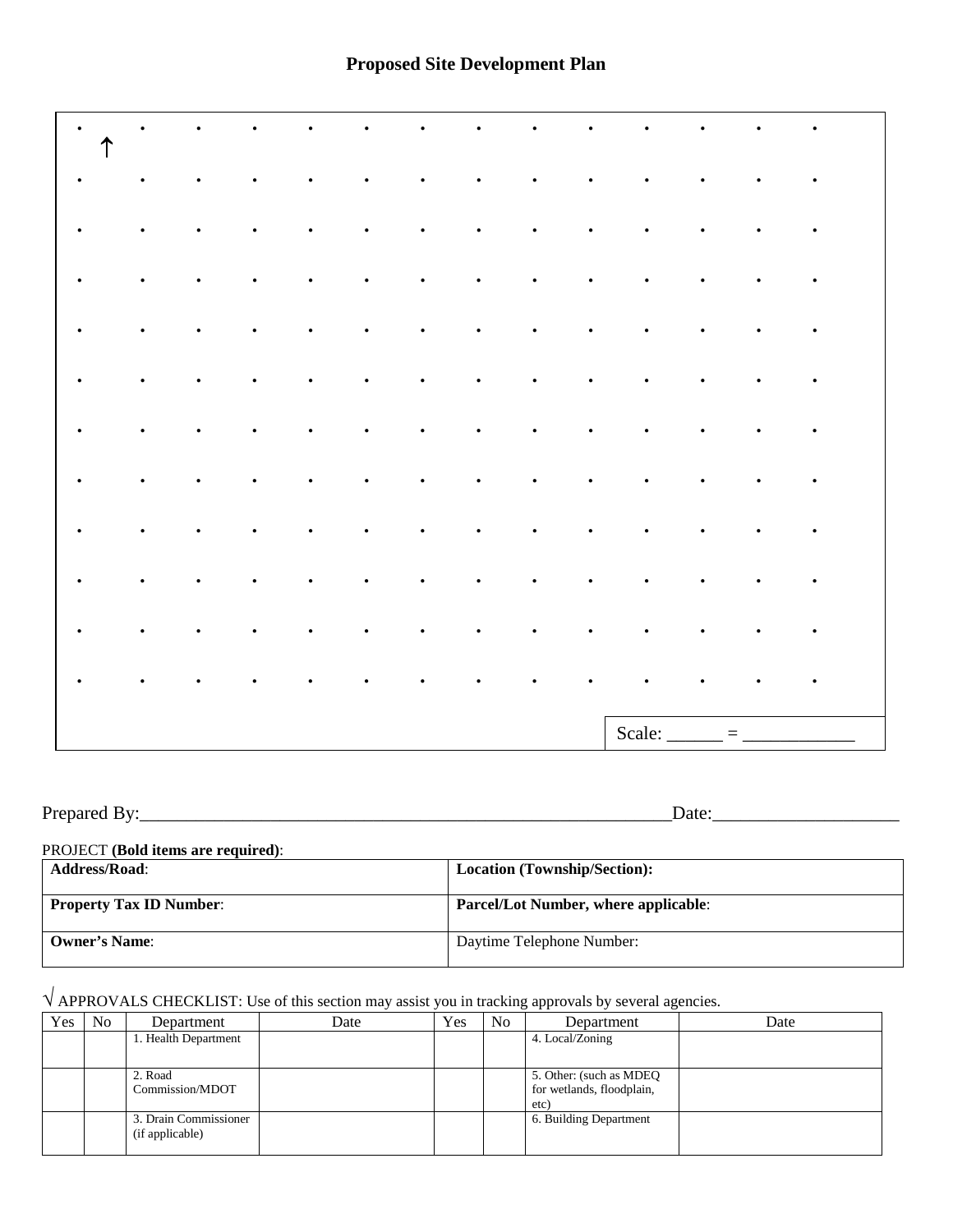



Prepared By:\_\_\_\_\_\_\_\_\_\_\_\_\_\_\_\_\_\_\_\_\_\_\_\_\_\_\_\_\_\_\_\_\_\_\_\_\_\_\_\_\_\_\_\_\_\_\_\_\_\_\_\_\_\_\_\_\_Date:\_\_\_\_\_\_\_\_\_\_\_\_\_\_\_\_\_\_\_\_

#### Project **(Bold items are required)**:

| <b>Address/Road:</b>           | <b>Location (Township/Section):</b>         |
|--------------------------------|---------------------------------------------|
| <b>Property Tax ID Number:</b> | <b>Parcel/Lot Number, where applicable:</b> |
| <b>Owner's Name:</b>           | Telephone Number:                           |

### **Remember to show all of the following:**

- **Lot/parcel lines**
- **Lot/parcel dimensions**
- **Soil boring locations (from BEDHD Site Evaluation)**
- **Proposed drainfield areas (initial and reserve)**
- **Proposed well location**
- **Setbacks from property lines to all buildings**
- **Dimensions of all buildings, distance (in feet) to proposed lot lines and buildings**
- **All easements, including utilities, drainage easements, and road right of ways**
- **Any on-site or neighboring fuel oil tanks, gasoline tanks, or pastures.**
- **Future or proposed additions, overflow parking, and proposed detached structures.**
- **Width of drain easement**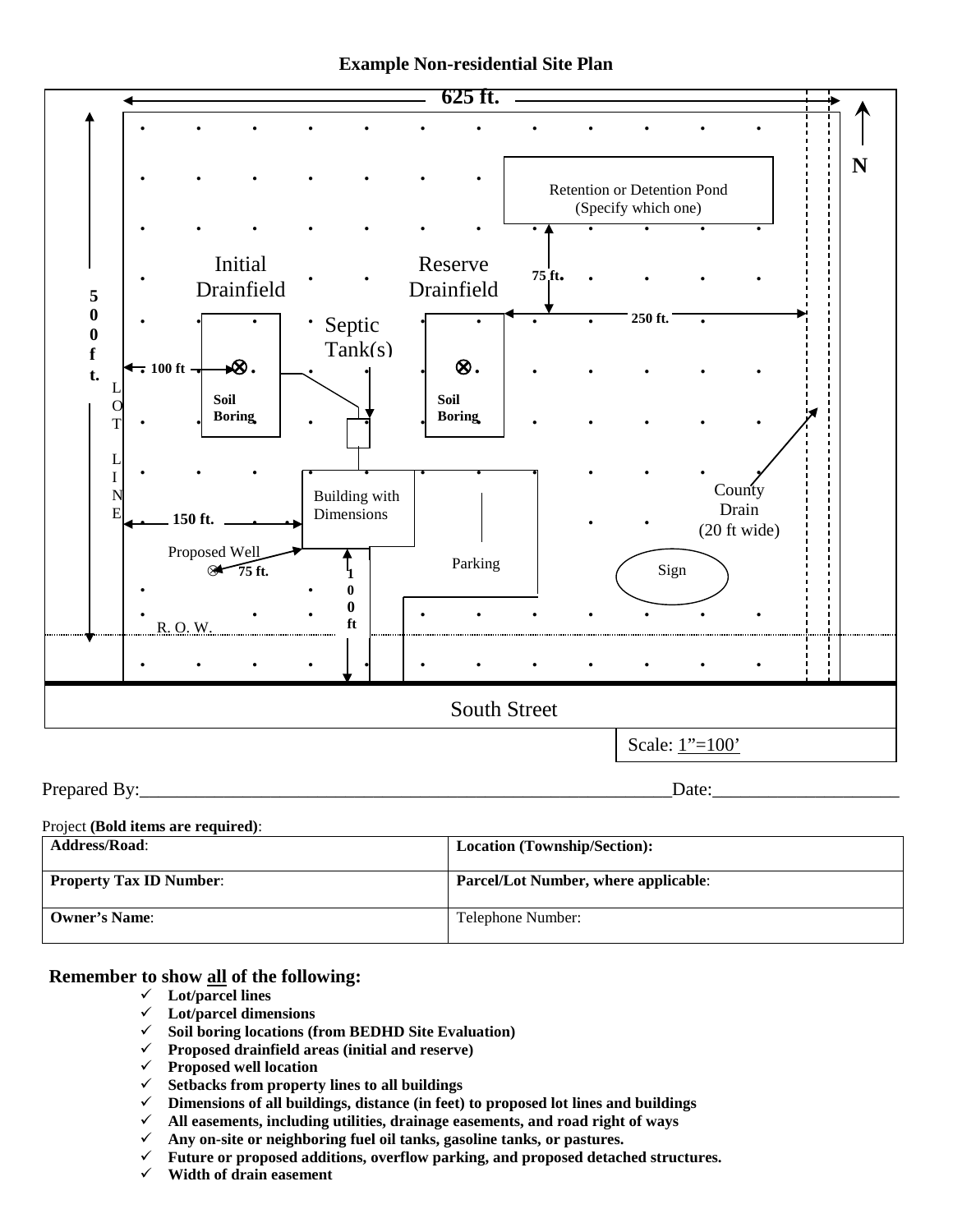# Barry-Eaton District Health Department

Environmental Health Division

*330 W. Woodlawn 1033 Health Care Dr. Phone: 269-945-9516 ext. 5 Fax: 269-818-0237 517-485-7110* 



*Hastings, Mi. 49058 Charlotte, Mi. 48813 Fax: 517-541-2686*

**FACILITY\_\_\_\_\_\_\_\_\_\_\_\_\_\_\_\_\_\_\_\_\_\_\_\_\_\_\_\_\_ WSSN\_\_\_\_\_\_\_\_\_\_\_\_\_\_\_\_\_\_\_\_\_\_\_\_\_**

DATE\_\_\_\_\_\_\_\_\_\_\_\_\_\_\_\_\_\_\_\_FACILITY #\_\_\_\_\_\_\_\_\_\_\_\_\_\_\_(to be completed by health department)

# WORK SHEET FOR DETERMINING WATER SUPPLY/WELL PEAK DEMAND **USING FIXTURE VALUE METHOD**

| Quantity | Fixture                                  | <b>Fixture Value</b>    | <b>Total Fixture Value</b> |
|----------|------------------------------------------|-------------------------|----------------------------|
|          | Water closet w/tank                      | 5                       |                            |
|          | Water closet w/flush valve               | 27                      |                            |
|          | <b>Urinal w/tank</b>                     | 4                       |                            |
|          | Urinal w/flush valve                     | 15                      |                            |
|          | Lavatory                                 | 3                       |                            |
|          | <b>Bathtub or tub/shower combo</b>       | 10                      |                            |
|          | <b>Shower</b>                            | 6                       |                            |
|          | <b>Drinking fountain</b>                 | $\boldsymbol{2}$        |                            |
|          | Hose bibb $\frac{1}{2}$ connection       | $\overline{\mathbf{3}}$ |                            |
|          | Hose bibb 5/8" connection                | 5                       |                            |
|          | Hose bibb 3/4" connection                | 10                      |                            |
|          | Washing machine $\frac{1}{2}$ connection | 3                       |                            |
|          | Washing machine 5/8" connection          | 5                       |                            |
|          | Washing machine 3/4" connection          | 10                      |                            |
|          | <b>Laundry tray</b>                      | 8                       |                            |
|          | Lawn sprinkler (per head)                | 5                       |                            |
|          | Auto washing, hand spray type            | 5                       |                            |
|          | <b>Tractor and equipment washing</b>     | 5                       |                            |
|          | Water softener regeneration              | 7                       |                            |
|          | <b>Dental unit</b>                       | 1                       |                            |
|          | <b>Dental lavatory</b>                   | $\overline{2}$          |                            |
|          | Garbage disposal (domestic)              | 3                       |                            |
|          | <b>Garbage disposal (commercial)</b>     | 5                       |                            |
|          | Kitchen sink (small)                     | 6                       |                            |
|          | Kitchen sink (large)                     | 8                       |                            |
|          | Spray rinse, hand operated               | 4                       |                            |
|          | Ice machine                              | $\overline{2}$          |                            |
|          | Ice cream machine                        | $\overline{2}$          |                            |
|          | Ice cream dipper well                    | $\overline{2}$          |                            |
|          | <b>Glass filling unit</b>                | $\overline{2}$          |                            |
|          | Hot chocolate unit                       | 0.5                     |                            |
|          | Coffee urn                               | 0.5                     |                            |
|          | Other (i.e. dishwasher, mop sink)        |                         |                            |
|          | <b>TOTAL</b>                             |                         |                            |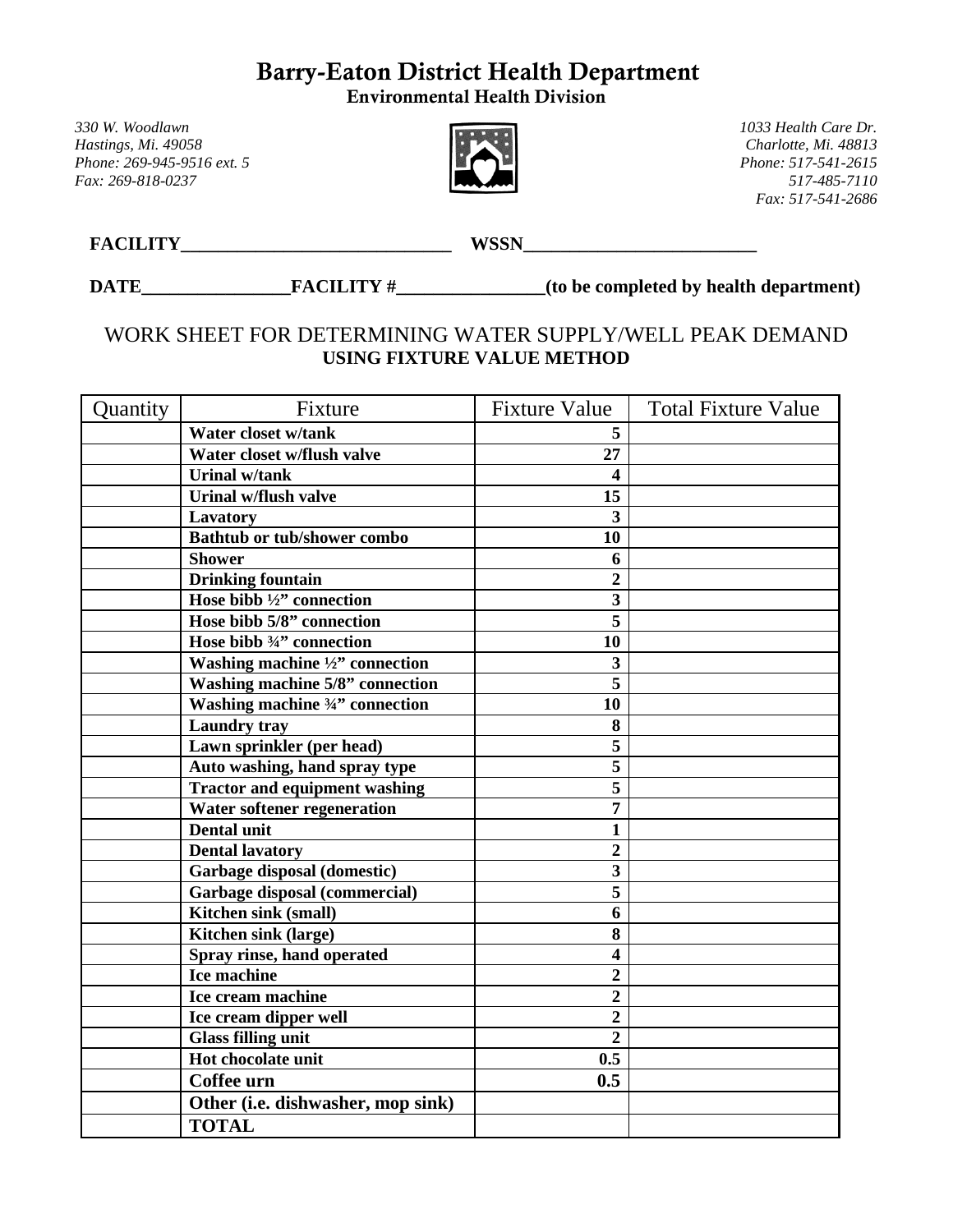# **WORK SHEET**

# **FOR MINIMUM QUANTITIES OF SEWAGE FLOW FOR NON-RESIDENTIAL USE**

**Instructions:** Please complete this form before fillout out a permit application for waste water disposal. The information that you provide must reflect your current or expected business plus some growth if anticipated.

Please provide answers for the 5 boxes. **Volume of waste water that can be expected.**

| <b>Type of Establishment</b> |                                                     | Number of workers, customers, bed space, seats available | <b>Gallons</b> |
|------------------------------|-----------------------------------------------------|----------------------------------------------------------|----------------|
|                              | Gallons per person per day (unless otherwise noted) |                                                          |                |
|                              |                                                     |                                                          |                |
|                              |                                                     |                                                          |                |
|                              |                                                     |                                                          |                |
|                              |                                                     |                                                          |                |
|                              |                                                     |                                                          |                |
|                              |                                                     |                                                          |                |
|                              |                                                     |                                                          |                |
|                              |                                                     |                                                          |                |
|                              |                                                     |                                                          |                |
|                              |                                                     |                                                          |                |
|                              |                                                     |                                                          |                |
|                              |                                                     |                                                          |                |
|                              |                                                     |                                                          |                |
|                              |                                                     |                                                          |                |
|                              |                                                     |                                                          |                |
|                              |                                                     |                                                          |                |
|                              |                                                     |                                                          |                |
|                              |                                                     |                                                          |                |
|                              |                                                     |                                                          |                |
|                              |                                                     |                                                          |                |
|                              |                                                     |                                                          |                |
|                              |                                                     |                                                          |                |
|                              |                                                     |                                                          |                |
|                              |                                                     |                                                          |                |
|                              |                                                     |                                                          |                |
|                              |                                                     |                                                          |                |
| Schools (per student):       |                                                     |                                                          |                |
|                              |                                                     |                                                          |                |
|                              |                                                     |                                                          |                |
|                              |                                                     |                                                          |                |
|                              |                                                     |                                                          |                |
|                              |                                                     |                                                          |                |
|                              |                                                     |                                                          |                |
|                              |                                                     |                                                          |                |
|                              |                                                     |                                                          |                |
|                              |                                                     |                                                          |                |

**GALLONS PER DAY (Box 5)**

**2 Will there be wastewater generated other than restrooms, showers, laundry, handsinks, etc.? Yes \_\_\_\_ No \_\_\_\_ 3 Will there be a floor drain?: Yes \_\_\_\_\_ No \_\_\_\_\_ 4** Did you allow for future expansion?: Yes

∗**Refer to Appendix of Michigan Criteria for Sub-Surface Sewage Disposal (April 1994)**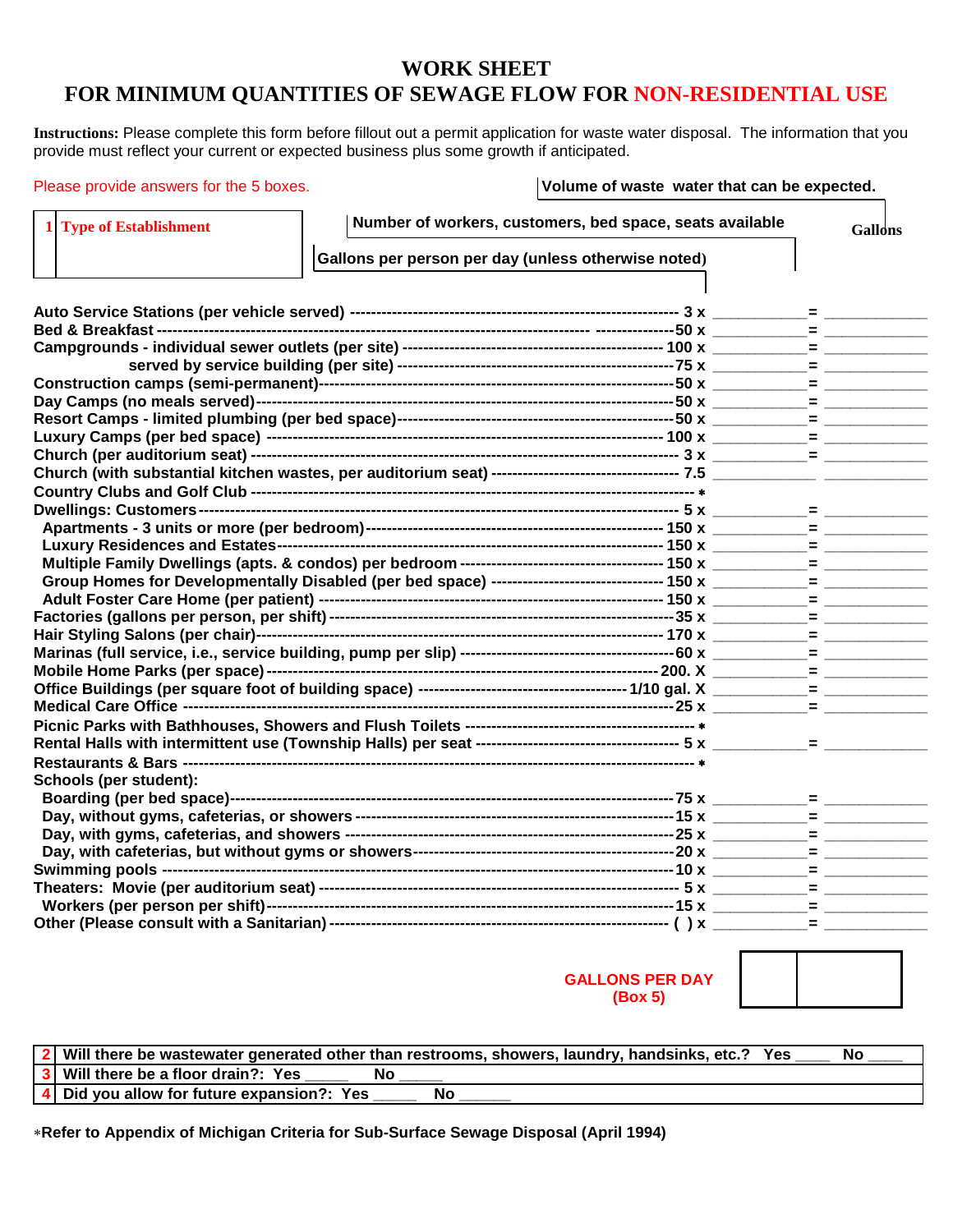#### Barry-Eaton District Health Department

*330 W. Woodlawn Ave.* Environmental Health Division *1033 Health Care Dr. Phone: 269-945-9516* Ext. 5 *Phone: 517-541-2615 Fax:* 269-818-0237

*Charlotte, MI 48813*<br>*Phone: 517-541-2615 Fax: 517-541-2686*

#### **INSTRUCTIONS FOR PERMIT TO INSTALL ON-SITE WATER SUPPLY AND/OR WASTEWATER SYSTEM**

#### **APPLICATION**

- The permit **application** must be neatly completed and all information provided.
- For new construction sites include a **copy of the approved Site Evaluation** report for the pertinent lot. Proposals to re-locate the drainfield from the originally approved area will require application and fee for another Site Evaluation.
- A **scaled site plan** showing the property dimensions, right of way, easements, water bodies, proposed building locations and dimensions, location of proposed water supply and wastewater system, any neighboring water supplies, wastewater systems and petroleum product tanks (home heating fuel, gasoline, etc.) within 100' of property lines must accompany each application. **If permit is for a replacement water supply, a detailed site plan reflecting the applicable portion of the above requirements may be submitted.**
- Allow a **minimum of three working days** for permit processing. Permit processing may take longer during busy times. It may be necessary to re-visit some sites prior to issuance of the permits.
- $\triangleright$  All work shall be performed in accordance with the approved site plan, which shall become a part of the permit authorizing system construction.

#### **INSTALLATION, FINAL INSPECTION & PREMISE OCCUPANCY**

- $\triangleright$  Water softener discharge, footing drains, sump pump discharge, and other water not requiring sanitary treatment and disposal shall not be directed to septic tank or final disposal system.
- $\triangleright$  A compliance inspection of the water supply system shall be requested upon well completion (pump and pressure tank) and upon septic installation completion. **There shall be no occupancy to the newly constructed premise or use of the water and/or wastewater system prior to approval by the Barry-Eaton District Health Department.**
- $\triangleright$  The applicant/owner remains responsible for obtaining all permits or approvals in addition to those required by the Barry-Eaton District Health Department. Check with township or county officials to be certain all requirements have been met for permits prior to beginning any construction project. State permits may also be necessary (for example, dredge/fill or flood plain permitting).
- $\triangleright$  Authorization to proceed with construction of the water supply and/or wastewater system and subsequent approval of the construction is not to be implied as a guarantee of future system operation. Many interrelating factors contribute to the successful operation of a wastewater system and continued acceptable water quality, as such no assurances are implied or stated.
- The Barry-Eaton District Health Department recommends that a septic tank be assessed for solids accumulation every 3-5 years and pumped as necessary. The increase of wastewater discharge volumes above design capacity resulting from installation of garbage disposals, high use water fixtures, premise occupancy without providing for a corresponding increase in disposal system capacity may adversely affect the system's operation.

#### **BARRY-EATON DISTRICT HEALTH DEPARTMENT SANITARY CODE:**

Article IV, Section II. Permits Required – No person, firm, company, or corporation shall construct, alter, extend, or replace or cause construction, alteration, extension or replacement of any individual sewage disposal system unless he has first obtained a permit issued by the Health Officer.

Article X, Section IV. Permits for All Water Supply Systems – From and after the effective date of these regulations, it shall be unlawful for any person to construct any new water supply system within Barry or Eaton Counties unless the owner or his representative has obtained a construction permit issued by the Health Officer to construct same.

Any party aggrieved by a decision pursuant to the Sanitary Code shall have the right of appeal as provided for in Article VIII of the Sanitary Code. Contact the Environmental Health Division for additional information.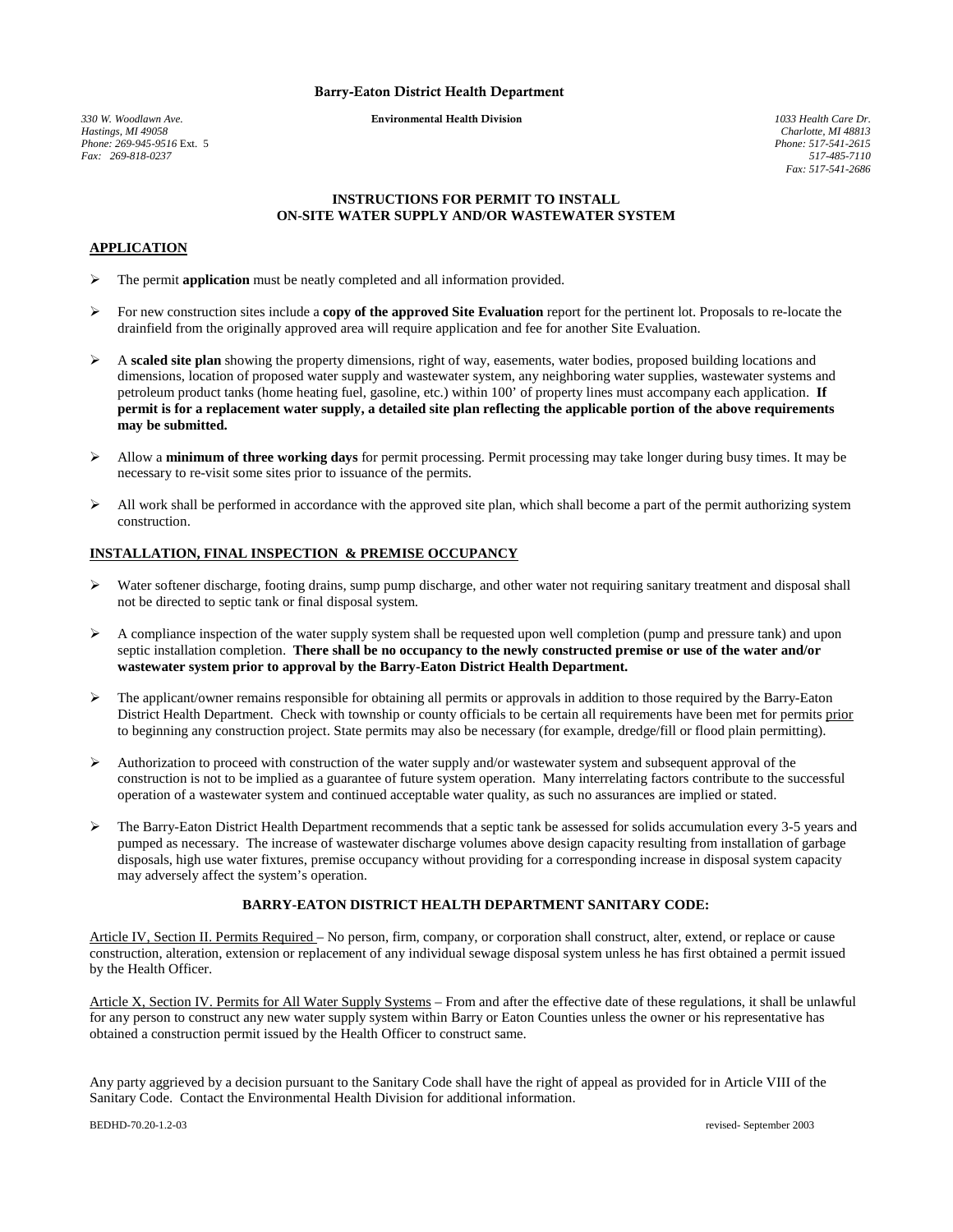

# Department of Environmental Quality Office of Drinking Water and Municipal Assistance

**Application and Permit to Install Water Supply System**

Completion is required under the authority of Part 13, 1976 PA 399

**Shaded areas for Local Health Department or DEQ use only.**

| Permit to:<br>Construct a Public Well Under 1976 PA 399                                                                                                                                                                                                             | Alter a Public Well Under 1976 PA 399                                                                                                                                                                                                                                                                                                                           |
|---------------------------------------------------------------------------------------------------------------------------------------------------------------------------------------------------------------------------------------------------------------------|-----------------------------------------------------------------------------------------------------------------------------------------------------------------------------------------------------------------------------------------------------------------------------------------------------------------------------------------------------------------|
| Well Permit Number<br><b>WSSN</b>                                                                                                                                                                                                                                   | Source ID                                                                                                                                                                                                                                                                                                                                                       |
|                                                                                                                                                                                                                                                                     |                                                                                                                                                                                                                                                                                                                                                                 |
|                                                                                                                                                                                                                                                                     |                                                                                                                                                                                                                                                                                                                                                                 |
| State MICHIGAN Zip<br>City                                                                                                                                                                                                                                          |                                                                                                                                                                                                                                                                                                                                                                 |
|                                                                                                                                                                                                                                                                     | Section                                                                                                                                                                                                                                                                                                                                                         |
| Owner/Manager Name<br><u> 1989 - Johann Harry Harry Harry Harry Harry Harry Harry Harry Harry Harry Harry Harry Harry Harry Harry Harry</u>                                                                                                                         |                                                                                                                                                                                                                                                                                                                                                                 |
| Address                                                                                                                                                                                                                                                             | Contact Phone Contact Phone                                                                                                                                                                                                                                                                                                                                     |
| Average No. of Persons Served Per Day<br><u> 1989 - Johann Barbara, martin a</u>                                                                                                                                                                                    | No. of Service Connections                                                                                                                                                                                                                                                                                                                                      |
| Premise Type<br>(Restaurant, Campground, School, etc.)                                                                                                                                                                                                              | License Type<br>Food, Campground, DHS, etc.)                                                                                                                                                                                                                                                                                                                    |
| Seasonal                                                                                                                                                                                                                                                            |                                                                                                                                                                                                                                                                                                                                                                 |
| $\mathsf{No} \mid \square$<br>Yes    <br>From<br>Operation                                                                                                                                                                                                          | <u>same and the second the second to the second the second term of the second term of the second term of the second</u><br><u>and the contract of the contract of the contract of the contract of the contract of the contract of the contract of the contract of the contract of the contract of the contract of the contract of the contract of the contr</u> |
| <b>Applicant Name</b><br><u> 1989 - Johann Stoff, fransk politik (d. 1989)</u>                                                                                                                                                                                      | Address                                                                                                                                                                                                                                                                                                                                                         |
| <u>and the set of the set of the set of the set of the set of the set of the set of the set of the set of the set o</u><br>City                                                                                                                                     | <u>and</u> <i>zip</i> zip                                                                                                                                                                                                                                                                                                                                       |
| I hereby apply for this permit and have authorization to do so. I understand this is a construction permit only and that the well is not to<br>be put into service until approval has been granted. I further state the information given is accurate and complete. |                                                                                                                                                                                                                                                                                                                                                                 |
| Applicant's Signature<br><u> 1980 - Johann Barnett, fransk politik (</u>                                                                                                                                                                                            | Date and the state of the state of the state of the state of the state of the state of the state of the state<br>Phone                                                                                                                                                                                                                                          |
| Provide scale drawing where indicated.<br>DO NOT PROCEED WITH CONSTRUCTION WITHOUT PERMIT APPROVAL FROM THE LOCAL HEALTH DEPARTMENT<br>PERMIT IS VALID FOR 2 YEARS FROM THE DATE OF ISSUANCE                                                                        |                                                                                                                                                                                                                                                                                                                                                                 |
| Well Site Evaluation By                                                                                                                                                                                                                                             | Date                                                                                                                                                                                                                                                                                                                                                            |
| $Type IIA \begin{array}{ccc} \end{array}$ Type IIB<br>Classification                                                                                                                                                                                                | Required Minimum Pump Capacity<br><b>GPM</b>                                                                                                                                                                                                                                                                                                                    |
| Standard Isolation Area<br>Ft.                                                                                                                                                                                                                                      | Ft.<br>Major Isolation Area                                                                                                                                                                                                                                                                                                                                     |
| <b>Permit Conditions/Deviations</b>                                                                                                                                                                                                                                 |                                                                                                                                                                                                                                                                                                                                                                 |
|                                                                                                                                                                                                                                                                     |                                                                                                                                                                                                                                                                                                                                                                 |
|                                                                                                                                                                                                                                                                     |                                                                                                                                                                                                                                                                                                                                                                 |
|                                                                                                                                                                                                                                                                     |                                                                                                                                                                                                                                                                                                                                                                 |
|                                                                                                                                                                                                                                                                     |                                                                                                                                                                                                                                                                                                                                                                 |
| <b>Permit Approval/Denial</b><br><b>By</b>                                                                                                                                                                                                                          | <b>Date</b>                                                                                                                                                                                                                                                                                                                                                     |
| Not valid unless signed by local health department                                                                                                                                                                                                                  |                                                                                                                                                                                                                                                                                                                                                                 |
|                                                                                                                                                                                                                                                                     |                                                                                                                                                                                                                                                                                                                                                                 |
| Final Inspection By                                                                                                                                                                                                                                                 | Date<br>$No$ $\Box$                                                                                                                                                                                                                                                                                                                                             |
| Yes<br>$No$ $\Box$<br><b>Casing Termination Approved</b><br>$No$ $\Box$<br><b>Well Location Approved</b><br>Yes                                                                                                                                                     | $Yes$    <br>Storage Tank Approved<br>$Yes$ $\Box$<br>Sample Tap Approved<br>$No$ $\Box$                                                                                                                                                                                                                                                                        |
| <b>No</b><br>Yes<br><b>Well Construction Approved</b>                                                                                                                                                                                                               | $Yes$ $\Box$<br>$No$ $\Box$<br>Pressure Relief Valve                                                                                                                                                                                                                                                                                                            |
| $No$ $\Box$<br>Yes<br>Well Record Approved                                                                                                                                                                                                                          | $No$ $\Box$<br>$Yes$ $\Box$<br><b>Pump Capacity Adequate</b>                                                                                                                                                                                                                                                                                                    |
| 1 <sup>ST</sup> Coliform Bacteria Test                                                                                                                                                                                                                              |                                                                                                                                                                                                                                                                                                                                                                 |
| Result<br>Date<br>2 <sup>ND</sup> Coliform Bacteria Test                                                                                                                                                                                                            | Nitrate Test Result<br>Date                                                                                                                                                                                                                                                                                                                                     |
| Result<br>Date                                                                                                                                                                                                                                                      | Other<br>Result<br>Date                                                                                                                                                                                                                                                                                                                                         |
| <b>Water Supply Approved By</b>                                                                                                                                                                                                                                     | <b>Date</b>                                                                                                                                                                                                                                                                                                                                                     |
| Comments                                                                                                                                                                                                                                                            |                                                                                                                                                                                                                                                                                                                                                                 |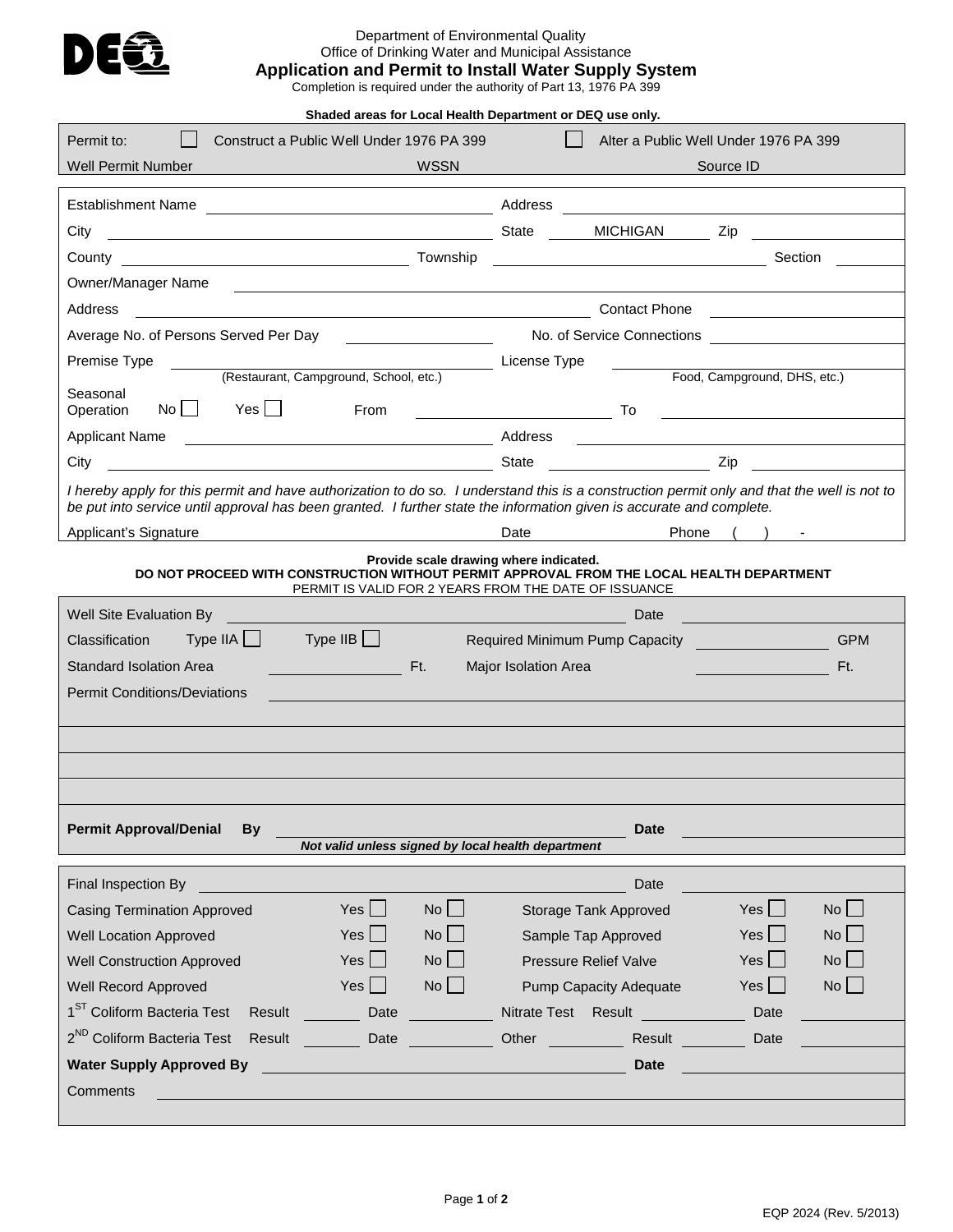### **SCALE DRAWING**:

Make a SCALE DRAWING indicating north, including dimensions, in the space provided below or attach separate sheet. Show well location in respect to all possible sources of contamination, including adjacent properties, sewer lines, septic system(s), and major sources of contamination. This drawing must be approved by the local health department before installation of the well.

*After well construction is completed, a water well and pump record must be submitted and approved, the local health department is to be notified for final inspection, and applicable sampling of the well and water supply system is to be completed. Approval from the local health department is required prior to placing water supply well into service.*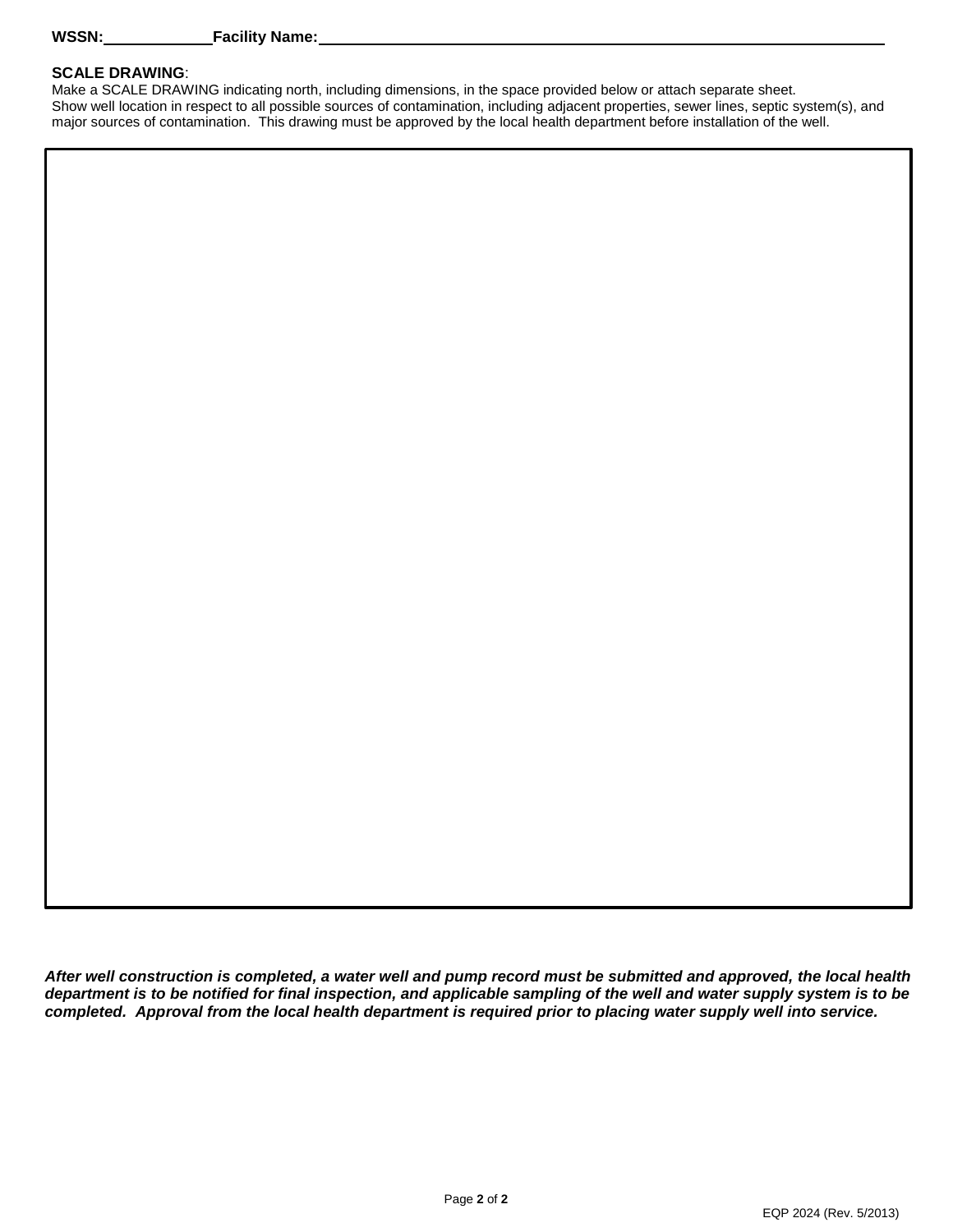

Department of Environmental Quality Office of Drinking Water and Municipal Assistance

## **EXISTING AND PROPOSED FIXTURE COUNT**

For Calculating Peak Demand

| <b>Facility Name</b> | Date        |
|----------------------|-------------|
| Well Permit #        | <b>WSSN</b> |
| <b>Contact Name</b>  | Phone       |

Please fill in the quantity for each of the following fixtures.

|    | 1. Water closet, with tank                   | 22. Spray rinse, hand operated        |
|----|----------------------------------------------|---------------------------------------|
| 2. | Water closet, with flush valve               | 23. Ice machine                       |
| 3. | Urinal, with tank                            | 24. Ice cream machine                 |
| 4. | Urinal, with flush valve                     | 25. Ice cream dipper well             |
| 5. | Lavatory                                     | 26. Glass filling unit                |
| 6. | Bathtub, or tub/shower<br>Combination        | 27. Hot chocolate unit                |
|    |                                              | 28. Coffee unit/urn                   |
| 7. | Shower                                       | 29. Groundwater heat pump **          |
| 8. | Drinking fountain                            | 30. Air conditioner                   |
|    | 9. Laundry tray                              | (water cooled) **                     |
|    | 10. Service/Mop sink                         | 31. Evaporative cooler **             |
|    | 11. Lawn sprinkler,<br>per sprinkler head ** | 32. Bulk chemical dispensing unit **  |
|    |                                              | 33. Boiler unit/steam heating unit ** |
|    | 12. Auto washing, hand spray type            | 34. Washing machine                   |
|    | 13. Tractor and equipment washing            | A. 1/2" connection                    |
|    | 14. Water softener                           | B. 5/8" connection                    |
|    | 15. Dental unit                              | C. $\frac{3}{4}$ " connection         |
|    | 16. Dental lavatory                          | 35. Hose bibb or Yard hydrant         |
|    | 17. Garbage disposal -<br>domestic/household | A. 1/2" connection                    |
|    |                                              | B. 5/8" connection                    |
|    | 18. Garbage disposal -<br>Commercial         | C. 3/4" connection                    |
|    |                                              | 36. Other                             |
|    | 19. Kitchen sink - small                     | А.                                    |
|    | 20. Kitchen sink - large/double              | В.                                    |
|    | 21. Automatic dishwasher **                  |                                       |

\*\*Please include manufacturer specifications for water demand (gpm) required per fixture. Fixture count sheet to be completed and submitted with the permit application.